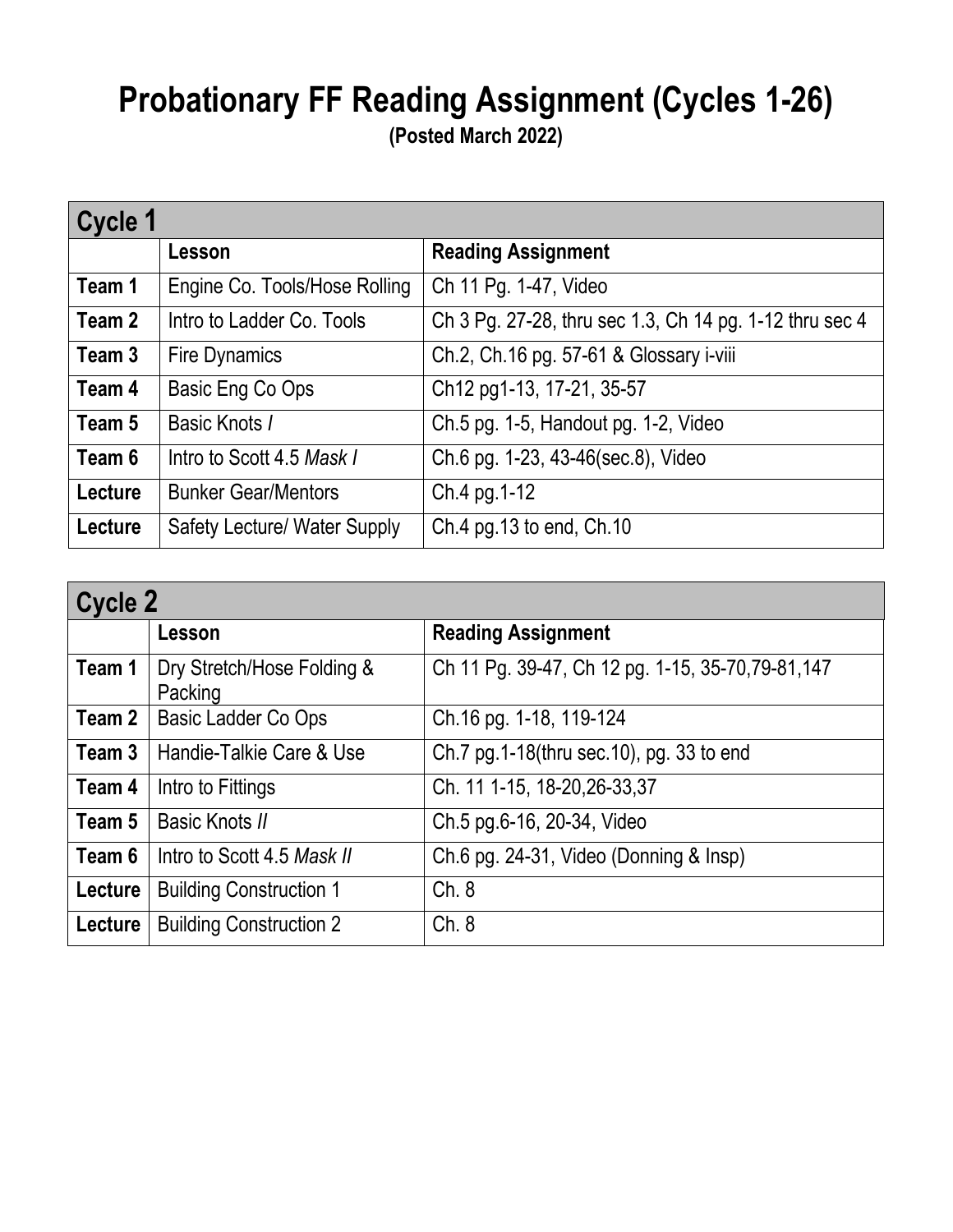| Cycle 3        |                                     |                                                                        |
|----------------|-------------------------------------|------------------------------------------------------------------------|
|                | Lesson                              | <b>Reading Assignment</b>                                              |
| Lecture        | Engine Co. Attack 1                 | Ch 10 Hydrants, Ch 11 pg. 2-13, Ch 12 pg. 1-15, 35-74,<br>129-155      |
| Team 1         | Motivation Alley 1 3/4" Handline    | Ch.12 pg.35-57, Video                                                  |
| Team 2         | Intro to Search (Theory)            | Ch.16 pg. 95-117, Video                                                |
| Team 3         | Intro to Portable Ladders           | Ch.15 pg. 1-25, Video                                                  |
| Team 4         | <b>Basic Construction Tactics 1</b> | Ch 8 pg. 1-5, 9, 11, 16-23, 26-27, 32, 49-51,<br>Ch.9 pg. 12-35, 57-60 |
| Team 5         | Lower Member/Bowline on Bight       | Ch.5 pg. 20-34,83-96, Handout pg. 3-5, Video                           |
| Team 6         | Don & Remove Scott 4.5              | Ch.6 pg. 32-38, Video                                                  |
| Lecture        | <b>Study Hall</b>                   |                                                                        |
| <b>Lecture</b> | <b>Quiz 1</b>                       | Cycles 1 & 2                                                           |

| Cycle 4 |                                             |                                                                           |
|---------|---------------------------------------------|---------------------------------------------------------------------------|
|         | Lesson                                      | <b>Reading Assignment</b>                                                 |
| Team 1  | Well hole stretch/Test-Rolling &<br>Folding | Ch. 11p 30-31, 45-47, Ch 12 pg. 11 (5.4), 53-55,<br>70-74, 148-149, Video |
| Team 2  | Search#1                                    | Ch.16 pg. 95-117, Handout (search tips), Video                            |
| Team 3  | 24 ft. Portable Ladder                      | Ch.15 pg. 5-9, 29-37, 48-49, Video                                        |
| Team 4  | <b>Basic Construction Tactics 2</b>         | Ch 8 pg. 1-16, 24-25, 28-48, Ch. 9 pg. 1-11, 36-56                        |
| Team 5  | Basic Knots 3 / Review                      | Ch.5 pg. 12-16, Video                                                     |
| Team 6  | Scott 4.5 Emergency<br>Procedures           | Ch.6 pg. 39-42 (thru sec. 6), Ch.7 pg.3-8, Video                          |
| Lecture | Affinity                                    |                                                                           |
| Lecture | Ventilation                                 | Ch.16 pg. 57-84 & Glossary i-viii                                         |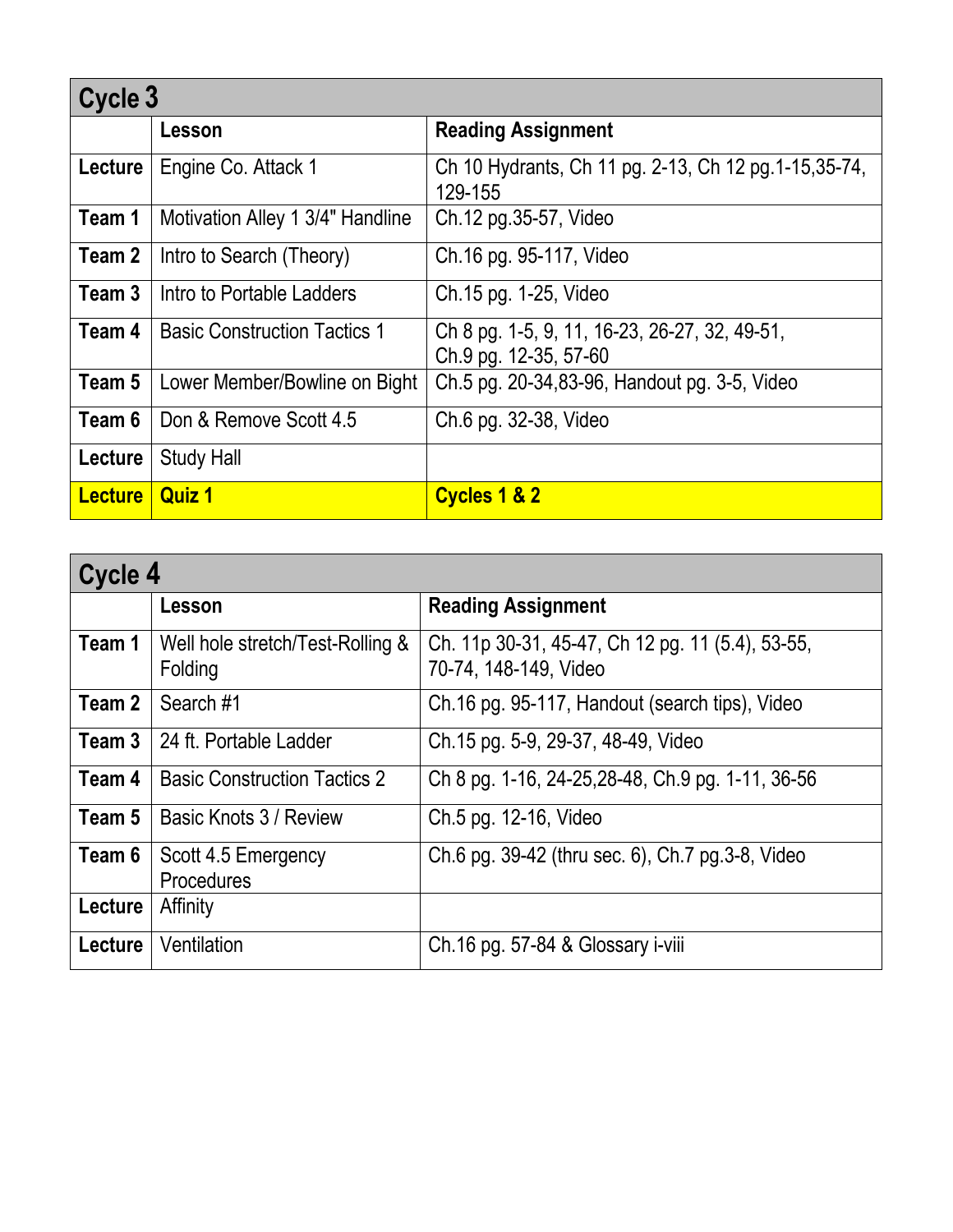| Cycle 5        |                                       |                                                                                                         |
|----------------|---------------------------------------|---------------------------------------------------------------------------------------------------------|
|                | Lesson                                | <b>Reading Assignment</b>                                                                               |
| <b>Lecture</b> | <b>OLT Construction &amp; Tactics</b> | Ch.8, Ch.9 pg. 1-3, Ch.16 pg. 1-18, 55-124,<br>Ch 12 pg. 2-13, 130, 147-155                             |
| Team 1         | Motivation Alley 2 1/2"<br>Handline   | Ch.12 pg.35-57, Video                                                                                   |
| Team 2         | Climb & Descend Aerial<br>Ladder      | Ch.3 Pg. 27-37                                                                                          |
| Team 3         | 24 ft. Portable Ladder/VEIS           | Ch.7 pg.2 (sec.3), pg.30 (10-45), Ch.15 pg. 5-9, 29-37,<br>48-49, Ch.16 pg. 61-67 (thru sec.8.2), Video |
| Team 4         | <b>Hydrants &amp; Hooking Up</b>      | Ch. 10, Ch.3 pg. 1-8, 16, Video                                                                         |
| Team 5         | Intro to Personal Harness             | Ch. 5 pg. 73-82                                                                                         |
| Team 6         | <b>Mask Appreciation</b>              | Ch.6 pg. 51-63 (addendums 1 & 2)                                                                        |
| Lecture        | <b>Study Hall</b>                     |                                                                                                         |
|                | <b>Quiz 2</b>                         | <b>Cycle 3 &amp; 4</b>                                                                                  |

| Cycle 6 |                                                 |                                                         |
|---------|-------------------------------------------------|---------------------------------------------------------|
|         | Lesson                                          | <b>Reading Assignment</b>                               |
| Team 1  | Stretch/Operate 1 3/4"<br>(OLT)                 | Ch 11 1-13, 39-41, Ch.12 pg.1-15, 35-81, 131-155, Video |
| Team 2  | Intro to Forcible Entry                         | Ch.16 pg. 85-94, Ch.14 pg. 1-13, Video                  |
| Team 3  | Victim Removal via 24ft.<br>Portable Ladder     | Ch.15 pg. 5-10, 29-37, 48-49, Ch.16 pg.62-73, Video     |
| Team 4  | Pump Ops/Inline Pumping<br>Demo                 | Ch 3 pg. 1-12, Ch 12 pg. 155-158, Videos                |
| Team 5  | <b>LSR Bag Packing &amp; Knots</b>              | Ch.5 pg6, 26-34, 215-219, Handout pg. 4, Video          |
| Team 6  | Scott 4.5 Emergency<br>Procedures (Blacked out) | Ch.6 pg.39-43 (Thru Sec.7), Ch.7 pg.3-12, Video         |
| Lecture | Deferred Comp                                   |                                                         |
| Lecture | BISP#1                                          | Ch 25                                                   |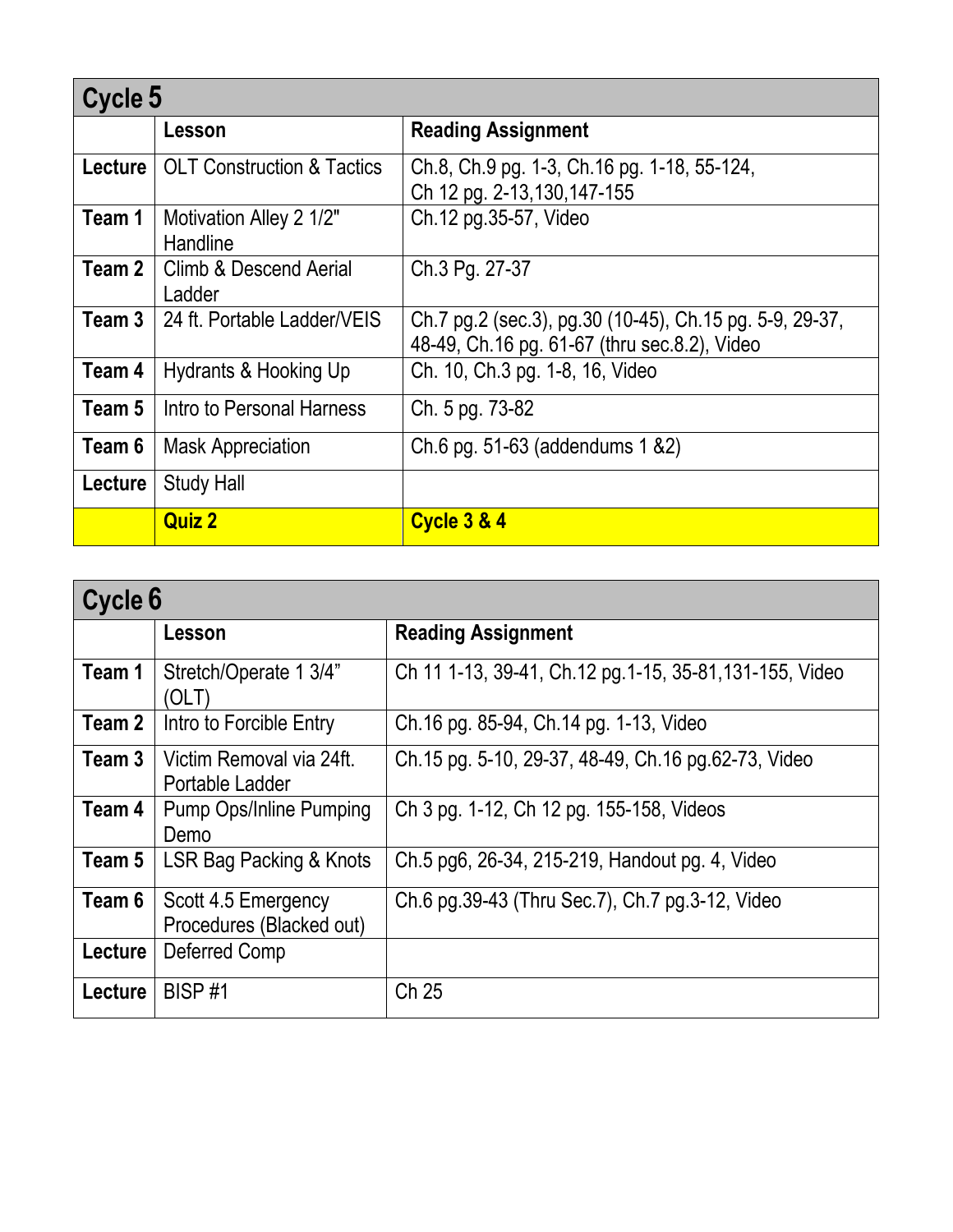| Cycle 7        |                                    |                                                         |
|----------------|------------------------------------|---------------------------------------------------------|
|                | Lesson                             | <b>Reading Assignment</b>                               |
| Platoon-2      | <b>NLT Const. &amp; Tactics</b>    | Ch.8, Ch.9 pg.5-7, Ch.12 pg.1-15,35-91, 132,<br>147-155 |
| Team 1         | Intro to Light Heat & Smoke        | Ch 2, Ch 4 p.1-12, Ch 6 SCBA, Ch 12 p. 35-81            |
| Team 2         | <b>Forcible Entry</b>              | Ch.16 pg. 85-94, Video                                  |
| Team 3         | One and Two Person Ladder<br>Raise | Ch.15 pg. 5-9, 32-37, 46-47                             |
| Team 4         | <b>Basic Pump Ops Evaluation</b>   | Review Ch.3 pg. 1-12, Video                             |
| Team 5         | Lower Member/Rescue<br>Pickup      | Ch.5 pg. 20-34,83-96, Handout pg. 2-5, Video            |
| Team 6         | Mask Confidence 1                  | Ch.6 pg.1-58, Ch.7 pg. 1-12                             |
| Lecture        | Portable Ext/Study Hall            | CH 21                                                   |
| <b>Lecture</b> | <b>Quiz 3</b>                      | Cycles 5 & 6                                            |

| Cycle 8          |                                            |                                                                                        |
|------------------|--------------------------------------------|----------------------------------------------------------------------------------------|
|                  | Lesson                                     | <b>Reading Assignment</b>                                                              |
| <b>Platoon-1</b> | <b>NLT Const. &amp; Tactics</b>            | Ch.8, Ch.9 pg.5-7, Ch.12 pg.1-15,35-91, 132,<br>147-155                                |
| Team 1           | <b>Basic Standpipe Ops</b>                 | Ch 11 pg. 4-6, 9-10, 18-24, 29, 42-62<br>Ch 12 pg. 28-33, 60-67, 93-128, 161-164 Video |
| Team 2           | Search#2                                   | Ch.16 pg. 95-117, Handout (search tips), Video                                         |
| Team 3           | Ladder to the Rear of<br><b>Brownstone</b> | Ch.15 pg. 5-9, 15-18, (thru sec. 10.2.2)<br>Ch. 9 pg. 12-21                            |
| Team 4           | Inline Pumping Hands-On<br>Eval            | Review Ch 3 pg. 1-8, Ch. 12 pg. 155-158, Video                                         |
| Team 5           | Intro to Single Slide                      | Ch.5 pg. 20-34, 144-163, handout pg. 2-5, Video                                        |
| Team 6           | Scott 4.5 Mask Review                      | Review Ch.6 pg. 1-58, Video                                                            |
| Lecture          | Collapse                                   | Ch.7 pg. 5(sec B), pg.11(sec D.), Ch.8                                                 |
| Lecture          | <b>PD Construction &amp; Tactics</b>       | Ch 8 pg. 17-23, Ch 9 pg. 29-35, Ch 16 pg. 18-21,<br>Ch12 78-80                         |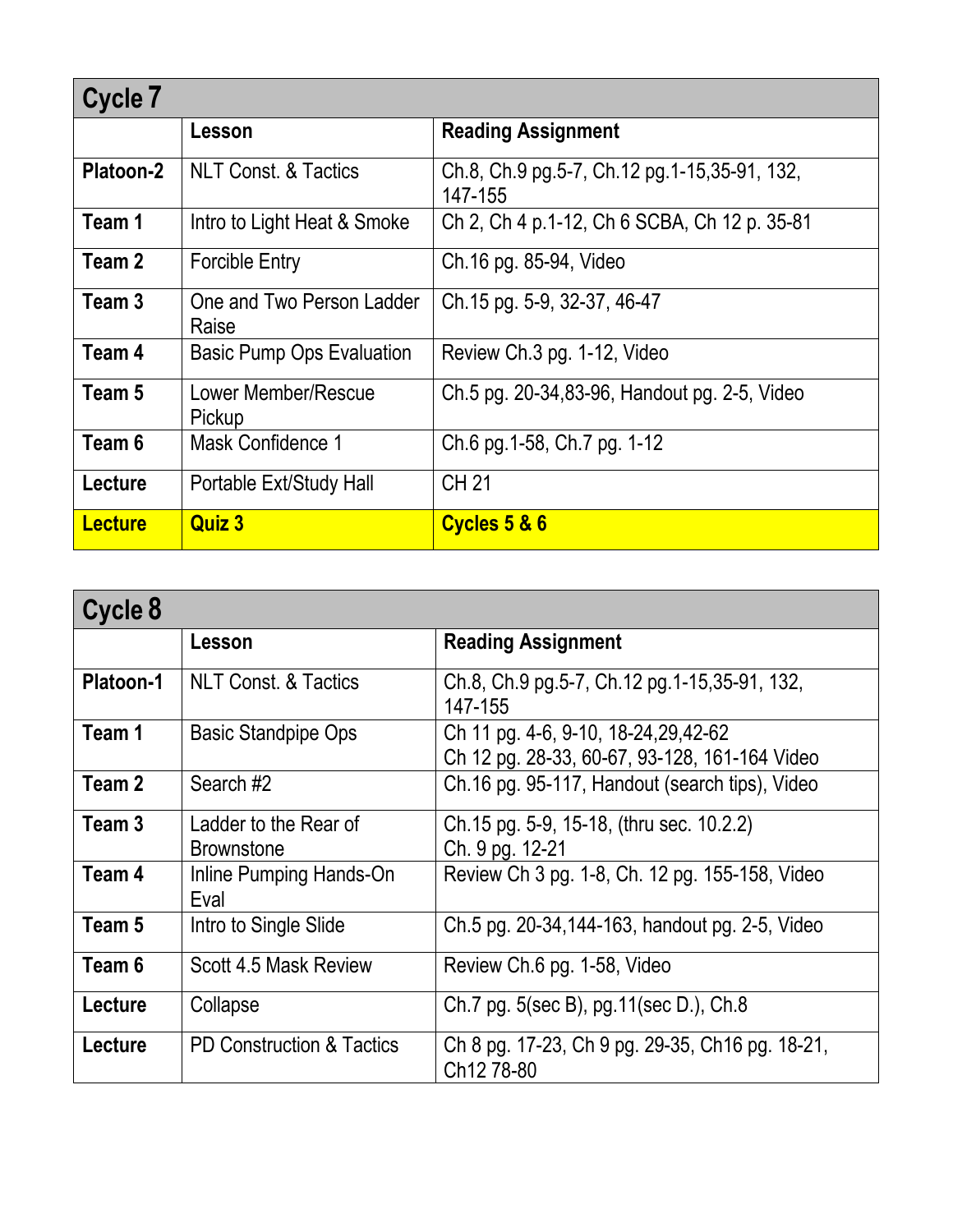| Cycle 9        |                                    |                                                                                        |
|----------------|------------------------------------|----------------------------------------------------------------------------------------|
|                | Lesson                             | <b>Reading Assignment</b>                                                              |
| Team 1         | <b>Standpipe Stretch</b>           | Ch 11 pg. 4-6, 9-10, 18-24, 29, 42-62<br>Ch 12 pg. 28-33, 60-67, 93-128, 161-164 Video |
| Team 2         | Climb Aerial-Tools & Mask          | Ch.3 pg. 34-37 (from Placing Ladder)<br>Ch. 14 pgs. 14-18                              |
| Team 3         | 35" Portable-2 Member Raise        | Ch.15 pg. 5-9, 46-49, Video                                                            |
| Team 4         | Stretch/Operate 2 1/2"<br>Taxpayer | Ch. 12 pg. 139-140, pg. 1-13, 59, Video                                                |
| Team 5         | Knots for Tying Tools              | Ch. 5pg. 17-19, Video                                                                  |
| Team 6         | OSHA Two In / Two Out              | Ch.6 pg. 122-125                                                                       |
| Lecture        | <b>Study Hall</b>                  |                                                                                        |
| <b>Lecture</b> | <b>Quiz 4</b>                      | Cycles 7 & 8                                                                           |

| Cycle 10             |                                           |                                                            |
|----------------------|-------------------------------------------|------------------------------------------------------------|
|                      | Lesson                                    | <b>Reading Assignment</b>                                  |
| Platoon <sub>2</sub> | Row frame/Brownstone<br>tactics           | Ch 9 pg. 13-27, Ch 16 pg. 19-22, 53-84, 115-117            |
| Team 1               | 1st & 2nd Eng. Private<br><b>Dwelling</b> | Ch. 9 pg. 29-35, Ch.12 pg.1-15, 35-57, 142-144, 147        |
| Team 2               | Search #3                                 | Ch.16 pg. 95-117, Handout (search tips), Video             |
| Team 3               | 1st & 2nd Lad. Private<br><b>Dwelling</b> | Ch.9 pg.29-35, Ch.15.pg.5-9, Ch.16 pg.1-5,26-29,<br>53-73  |
| Team 4               | <b>Relay Pump Operations</b>              | Ch.3 pg. 1-9, Ch.12 pg. 159-161, Video                     |
| Team 5               | Single Slide/Roof                         | Ch.5 pg. 20-34, 144-163 Handout pg. 2-5, Video             |
| Team 6               | Partner Saw/Hydra Ram                     | Ch.14 pg.8,11-13,19-21 Ch.16 pg.83-84,<br>90-91 (sec. 4-6) |
| Lecture              | <b>Study Hall</b>                         |                                                            |
| Lecture              | Row frame/Brownstone<br>Const             | Ch 8, Ch 9 pg. 13-27                                       |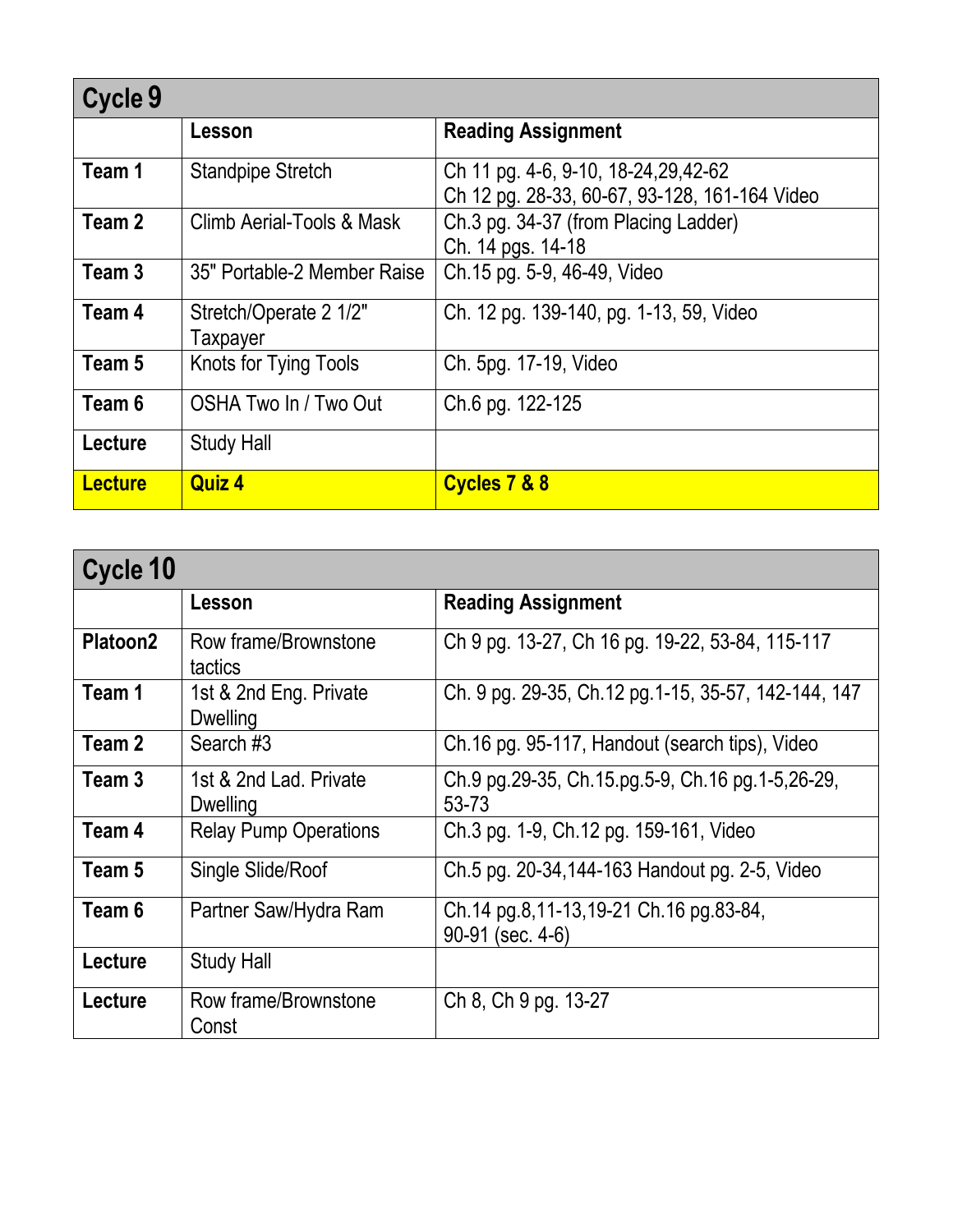| Cycle 11        |                                     |                                                                                        |
|-----------------|-------------------------------------|----------------------------------------------------------------------------------------|
|                 | Lesson                              | <b>Reading Assignment</b>                                                              |
| <b>Platoon1</b> | Row frame/Brownstone<br>tactics     | Ch 9 pg. 13-27, Ch 16 pg. 19-22, 53-84, 115-117                                        |
| Team 1          | Standpipe Stretch/Test-<br>Control  | Ch 11 pg. 4-6, 9-10, 18-24, 29, 42-62 Ch 12 pg. 28-33,<br>60-67, 93-128, 161-164 Video |
| Team 2          | Victim Removal via Aerial<br>Ladder | Ch. 3 pg. 36-37                                                                        |
| Team 3          | 24' Portable Practical/10-<br>Codes | Ch.15 pg. 5-9, 29-37, 48-49, Ch.7 pg. 27-32, Video                                     |
| Team 4          | Foam/Car Fire/Alt Fuel              | Ch.19 pg. 11-31, Ch.20, Video                                                          |
| Team 5          | PSS Bag Repacking                   | Ch.5 pg. 12, 186-214                                                                   |
| Team 6          | <b>Partner Saw Operations</b>       | Ch.14 pg.11-13,19-21, Ch.16 pg.83-84,<br>89-90 (sec. 4-6)                              |
| Lecture         | Taxpayer Const.                     | Ch.8 pg. 24-32, 38-45, Ch.9 pg. 36-50                                                  |
| <b>Lecture</b>  | <b>Quiz 5</b>                       | <b>Cycles 9 &amp; 10</b>                                                               |

| Cycle 12        |                                              |                                                                                                                                      |
|-----------------|----------------------------------------------|--------------------------------------------------------------------------------------------------------------------------------------|
|                 | Lesson                                       | <b>Reading Assignment</b>                                                                                                            |
| <b>Platoon2</b> | Co, Rad 50, TIC                              | Ch.14 pg. 55-68, Ch.6 Add 1                                                                                                          |
| Team 1          | Standpipe Stretch/Test-<br>Control           | Ch 11 pg. 4-6, 9-10, 18-24, 29, 42-62<br>Ch 12 pg. 28-33, 60-67, 93-128, 161-164 Video                                               |
| Team 2          | Air Bags                                     | Ch. 14 pg. 22-30                                                                                                                     |
| Team 3          | 35' Portable- 3 Member<br>Raise              | Ch. 15, pg. 5-9, 38-45, Video                                                                                                        |
| Team 4          | <b>Car Fires/Alt Fuel Fires</b>              | Review Ch.19 pg. 11-31                                                                                                               |
| Team 5          | Lower Member with Personal<br><b>Harness</b> | Ch.5 pg. 20-34,73-82, 97-108, handout pg. 2-5                                                                                        |
| Team 6          | Mask Confidence 2                            | Ch.6 pg.1-58, Ch.7 pg. 1-12                                                                                                          |
| Lecture         | FP MD                                        | Ch 9 pg. 8-11, Ch 11 pg. 4-5, 16-18, 21-24, 49-62, Ch<br>12 pg. 28-33, 93-127, 161-164, Ch. 14 pg. 48-54, Ch.<br>16 pg. 30-49, 74-75 |
| Lecture         | <b>Taxpayer Tactics</b>                      | Ch.9 pgs. 36-50 Ch. 12 pg. 139-140,<br>Ch 16 Pgs. 23-25                                                                              |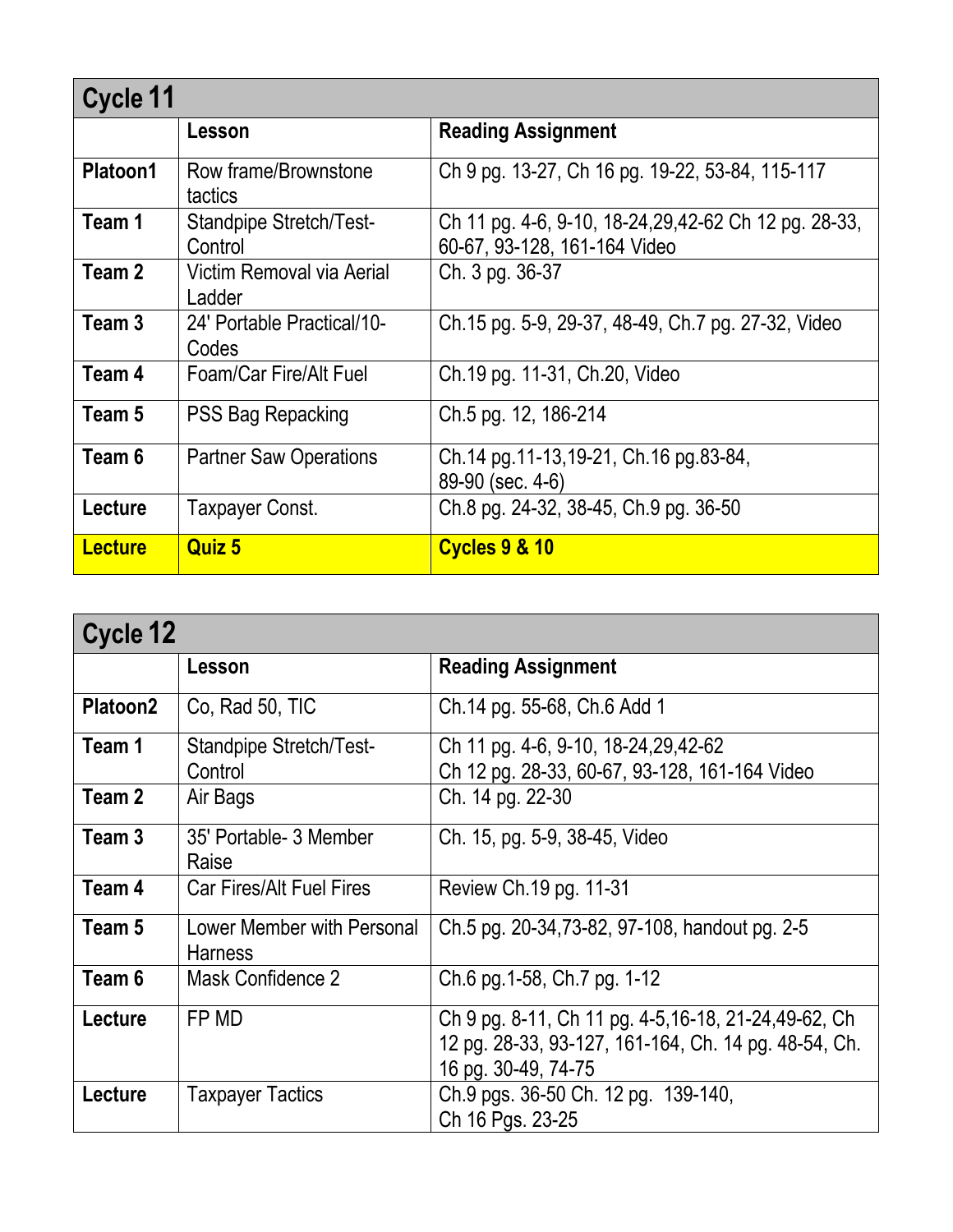| Cycle 13       |                                         |                                                             |
|----------------|-----------------------------------------|-------------------------------------------------------------|
|                | Lesson                                  | <b>Reading Assignment</b>                                   |
| Platoon1       | Co, Rad 50, TIC                         | Ch.14 pg. 55-68, Ch.6 Add 1                                 |
| Team 1         | Stretch/Operate 1 3/4"<br>Handline      | Ch 11 pg. 1-13,39-41, Ch 12 1-15, 35-81, 131-155<br>(Video) |
| Team 2         | Forcible Entry/Taxpayer                 | Ch.9 pg.36-50, Ch.14 pg.7-21 Ch.16 pg.85-94                 |
| Team 3         | <b>VEIS with Child Gates</b>            | Ch. 15 pg. 5-9, 38-47, Ch. 16 pg. 93-94                     |
| Team 4         | Foam Operations / Hands On              | Review Ch. 20, Video                                        |
| Team 5         | Lower Member/Rescue P/U<br>with Harness | Ch.5 pg. 20-34,73-82, 97-108, handout pg. 2-5               |
| Team 6         | Unconscious FF Removal                  | Ch.6 pg. 67-106, Video                                      |
| Lecture        | BISP#2                                  |                                                             |
| <b>Lecture</b> | <b>Quiz 6</b>                           | <b>Cycles 11&amp;12</b>                                     |

| Cycle 14 |                                             |                                                                     |
|----------|---------------------------------------------|---------------------------------------------------------------------|
|          | Lesson                                      | <b>Reading Assignment</b>                                           |
| Platoon2 | Intro to PSS                                | Ch.5 pg. 13, 113 to End, Video                                      |
| Team 1   | Stretch operate two 1 3/4"<br>handlines     | Ch11 pg. 1-13,39-41; Ch 12 1-15, 35-81, 131-155<br>(Video)          |
| Team 2   | OV and Roof Operations                      | Ch.16 pg.1-84, Ch. 8, Video                                         |
| Team 3   | 35' Portable Ladder Tip<br><b>Placement</b> | Ch. 15 pg. 5-9 (sec. 8.1.7), 38-47, Video                           |
| Team 4   | <b>Water Supply Practical</b>               | Review Ch.3, Ch.10, Video                                           |
| Team 5   | Single Slide w/Personal<br><b>Harness</b>   | Ch.5 pg.20-34, 153-163, handout pg.2 & 5                            |
| Team 6   | Unconscious FF Removal #2                   | Ch.6 pg. 48-49, 67-106, Video                                       |
| Lecture  | Midterm                                     |                                                                     |
| Lecture  | FP MD Tactics/Wind Driven                   | Ch.9 pg. 8-11, Ch.11 pg. 42-48, Ch.14 pg. 48-54,<br>Ch.16 pg. 30-49 |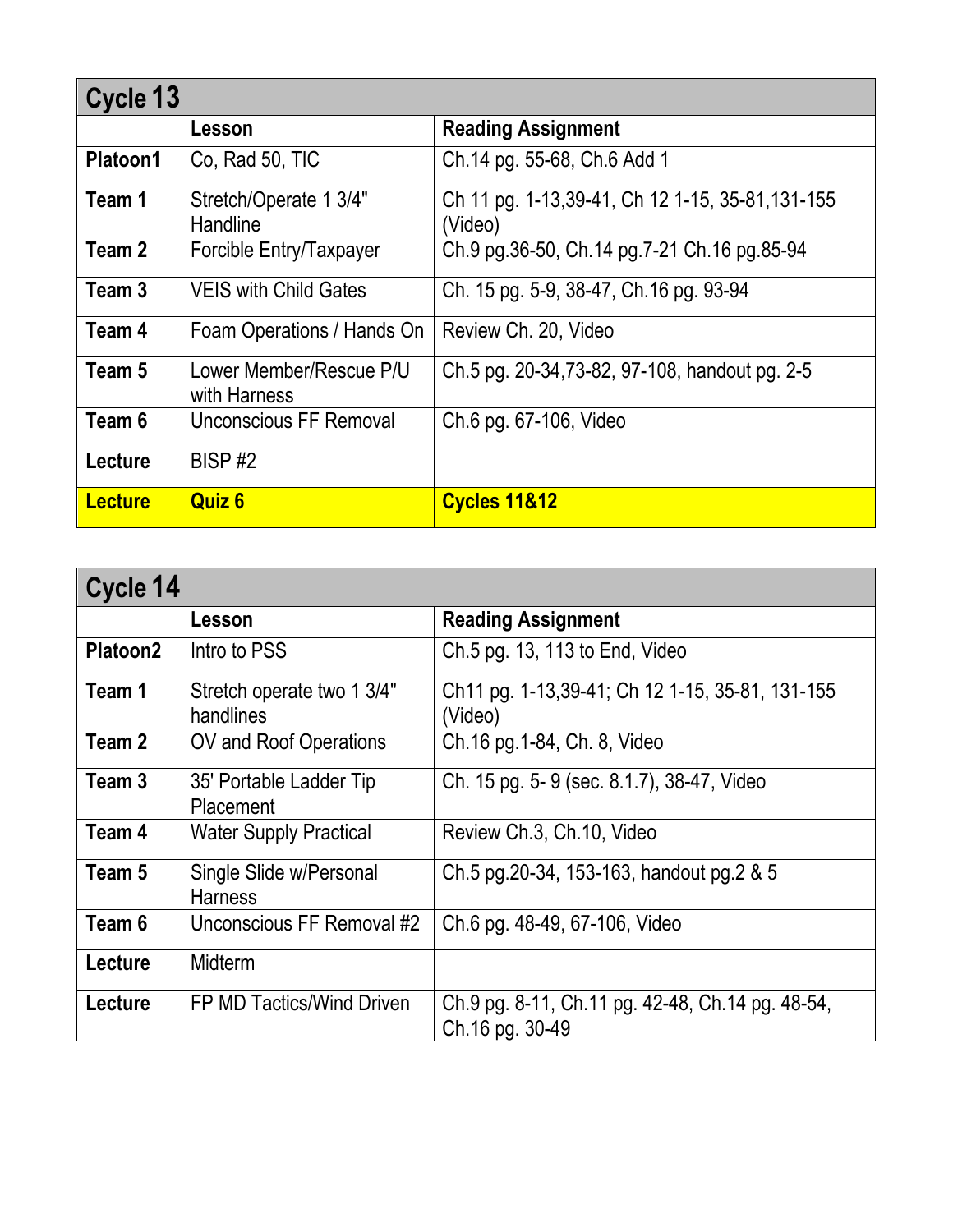|                | Cycle 15                                          |                                                 |  |
|----------------|---------------------------------------------------|-------------------------------------------------|--|
|                | Lesson                                            | <b>Reading Assignment</b>                       |  |
| Platoon1       | Intro to PSS                                      | Ch.5 pg. 12, 119 to End                         |  |
| Team 1         | <b>Standpipe Stretch/Scissor</b><br><b>Stairs</b> | Ch 11 pg. 65-67, Ch 12 pg. 93-117, 133, 161-164 |  |
| Team 2         | OV/Roof Operations #2                             | Ch.16 pg.1-84, Ch. 8, Video                     |  |
| Team 3         | 35' Portable Ladder Practical                     | Ch. 15, pg. 5-9, 38-47 (sec. 8.1.7), Video      |  |
| Team 4         | <b>Relay Pump Testing</b>                         | Ch.3 Pg. 1-9, Ch. 12 159-161, Video             |  |
| Team 5         | High Rise P/U w/LSR                               | Ch.5 pg. 20-34, 83-96, handout pg. 2-5          |  |
| Team 6         | <b>PAK Tracker / EFAS</b>                         | Ch.6 pg. 107-121, Ch.7 pg. 13-14, 18-26, 43-64  |  |
| Lecture        | <b>Study Hall</b>                                 |                                                 |  |
| <b>Lecture</b> | Quiz #7                                           |                                                 |  |

| Cycle 16        |                                           |                                                                                                                                         |
|-----------------|-------------------------------------------|-----------------------------------------------------------------------------------------------------------------------------------------|
|                 | Lesson                                    | <b>Reading Assignment</b>                                                                                                               |
| <b>Platoon2</b> | Hurst Tool                                | Ch 14 p 43-47, Ch 17 p 18-19, Ch 24 p 1-27                                                                                              |
| Team 1          | 1st 2nd Due Engine-OLT                    | Ch 11 pg. 1-13, 39-41 Ch.12 pg.1-15, 35-81, 131-155<br>(Video)                                                                          |
| Team 2          | 1st 2nd Due Ladder-OLT                    | Ch. 16 pg. 1-18, 55-124, Ch. 9 pg. 1-3                                                                                                  |
| Team 3          | <b>Handie Talkie</b><br>Emergencies/Codes | Ch. 7                                                                                                                                   |
| Team 4          | Stretch 2 1/2" into Taxpayer              | Review Ch. 12 pg. 1-13, 59, 139-140, Video                                                                                              |
| Team 5          | <b>Practical Knot Eval 1</b>              | Ch.5 pg.1-19, Review Handout, Video                                                                                                     |
| Team 6          | Mask Confidence 3                         | Ch.6 pg.1-50, Ch.7 pg. 1-12                                                                                                             |
| Lecture         | Oil Burner/Compactor Fire                 | Ch 17 Sec 5, Ch 19 pg. 1-9                                                                                                              |
| <b>Lecture</b>  | <b>High Rise Tactics</b>                  | Ch 9 pg. 8-11, Ch 11 pg. 4-5, 16-24, 49-62,<br>Ch 12 pg. 8, 14-15, 28-33, 93-127, 161-164;<br>Ch. 14 pg. 48-54; Ch. 16 pg. 30-49, 74-78 |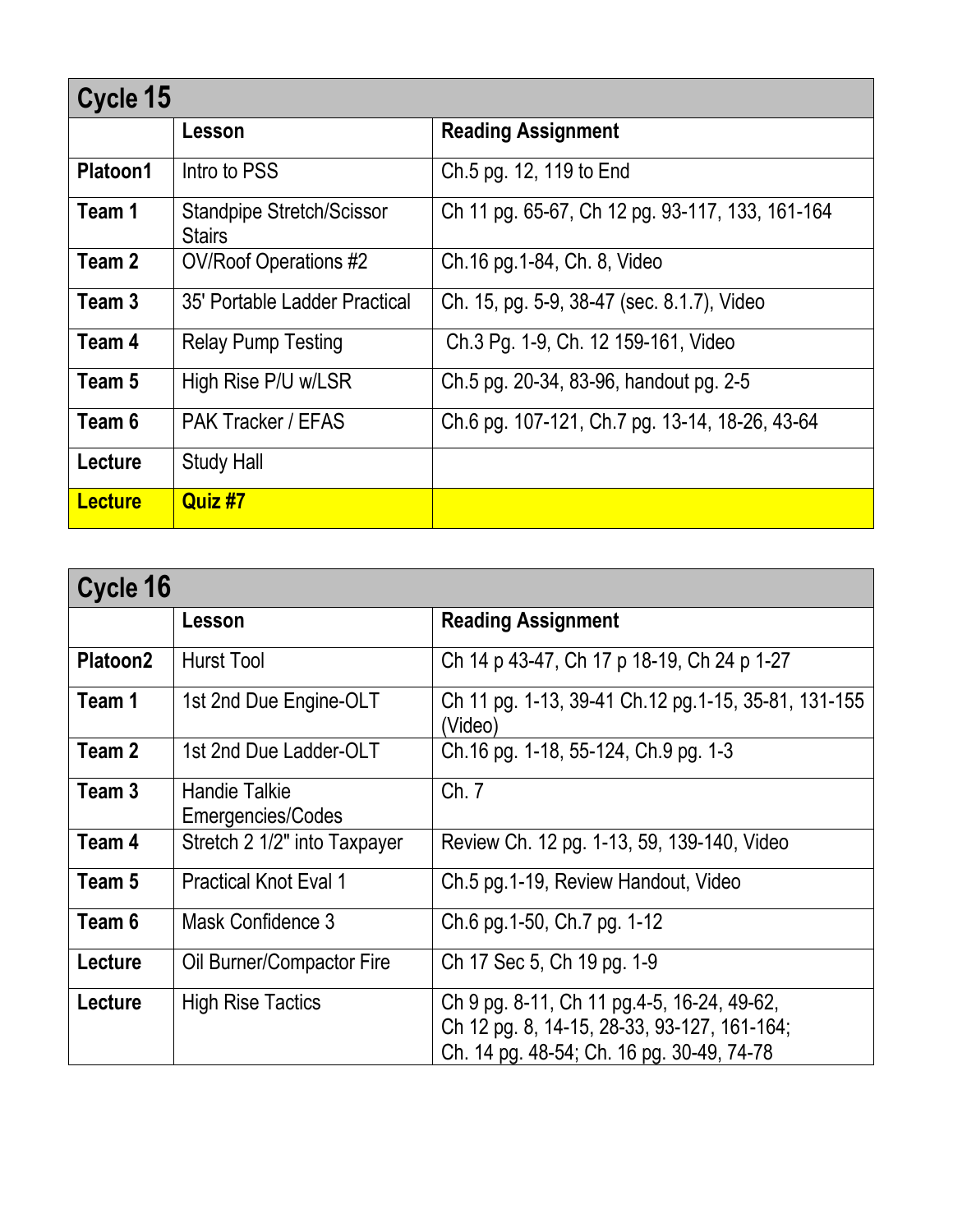| Cycle 17             |                                    |                                                                |
|----------------------|------------------------------------|----------------------------------------------------------------|
|                      | Lesson                             | <b>Reading Assignment</b>                                      |
| Platoon <sub>2</sub> | <b>Hurst Tool</b>                  | Ch 14 p 43-47, Ch 17 p 18-19, Ch 24 p 1-27                     |
| Team 1               | <b>Cellar/Basement Fire</b>        | Ch 11 pg. 1-13, 39-41 Ch.12 pg.1-15, 35-81, 131-155<br>(Video) |
| Team 2               | <b>Forcible Entry Refresher</b>    | Ch.16 pg. 85-94, Ch.14 pg. 1-10, Video                         |
| Team 3               | Handie Talkie Mayday               | Ch.7 pg. 1-12, 27-32                                           |
| Team 4               | 2 1/2" Stretch up Aerial           | Ch.12 pg. 165-166, Video                                       |
| Team 5               | <b>PSS Lower Platform #1</b>       | Ch.5 Pg. 186-214, Video                                        |
| Team 6               | <b>SCBA Inspection (Practical)</b> | Review Ch.6 pg. 24-31, Video                                   |
| Lecture              | <b>Study Hall</b>                  |                                                                |
| <b>Lecture</b>       | <b>Quiz 8</b>                      | <b>Cycles 15 &amp; 16</b>                                      |

| Cycle 18        |                                                           |                                                                                           |
|-----------------|-----------------------------------------------------------|-------------------------------------------------------------------------------------------|
|                 | Lesson                                                    | <b>Reading Assignment</b>                                                                 |
| <b>Platoon1</b> | H-Types Const                                             | Ch.8, Ch.9 pg. 6-7                                                                        |
| Team 1          | <b>High Rise Nozzle</b><br><b>Scenario/Retest Control</b> | Ch.11pg 16-24, 57-62, Ch 12 pg. pg. 8, 14-15, 87-91,<br>119-123, 161-164, Ch 16 pg. 34-44 |
| Team 2          | <b>High Heat Search</b>                                   | Ch.2 pg. 1-24, Ch.16 pg. 95-117, Handout (search)<br>tips)                                |
| Team 3          | <b>Wind Driven Scenario</b>                               | Ch.9 pg. 8-11, Ch.14 pg. 48-54, Ch.16 pg. 30-49                                           |
| Team 4          | 2 1/2" Handline Mass Decon                                | Ch.23                                                                                     |
| Team 5          | <b>Practical Knot Eval 2</b>                              | Ch.5 pg.1-19, Review Handout, Video                                                       |
| Team 6          | Mask Confidence #4 w/smoke                                | Ch.6 pg.1-58, Ch.7 pg. 1-12                                                               |
| Lecture         | <b>AUC 323</b>                                            | Ch 26                                                                                     |
| Lecture         | <b>Teleprinter</b>                                        | Ch.22                                                                                     |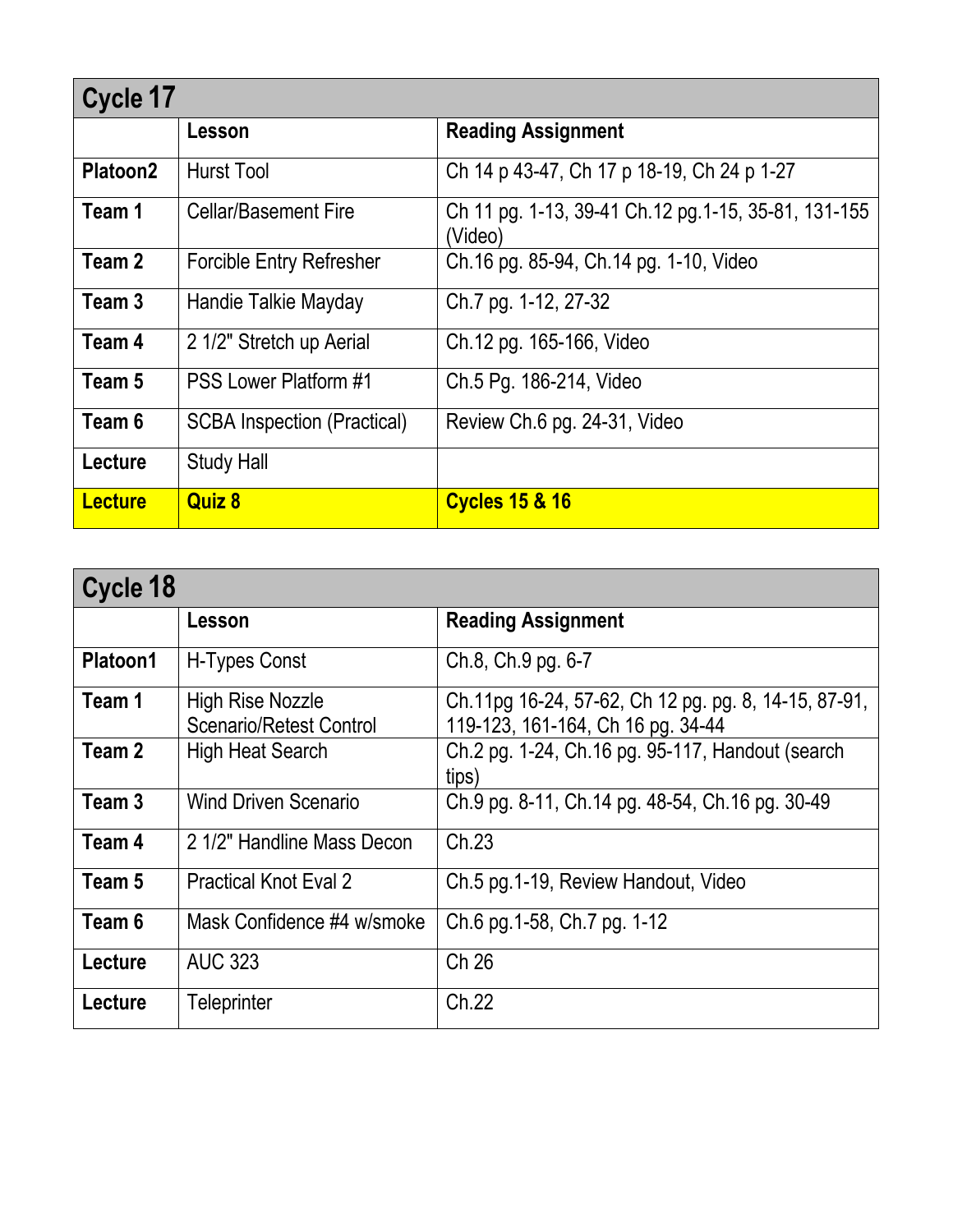| Cycle 19       |                                            |                                               |
|----------------|--------------------------------------------|-----------------------------------------------|
|                | Lesson                                     | <b>Reading Assignment</b>                     |
| Lecture        | H-Types Const                              | Ch.8, Ch.9 pg. 6-7                            |
| Team 1         | Backstretch/Operate 1 3/4"                 | Ch 12 pg. 18-19, 147-149, 154-155             |
| Team 2         | <b>HURST Tool Scenario</b>                 | Ch.14 pg.43-47, Ch.24 pg.1-27, Ch.17 Sec. 6   |
| Team 3         | <b>Elevator Emergencies</b>                | Ch.18                                         |
| Team 4         | Fire Escape/Utility rope<br><b>Stretch</b> | Ch.12 pg. 150-153, Ch 5 pg. 3, 5, 8-11        |
| Team 5         | <b>PSS Lower Platform #2</b>               | Ch.5 pg. 186-214, Video                       |
| Team 6         | Partner Saw/Roof Operations                | Ch.14 pg. 11-21, Ch.16 pg. 1-29 (Roof), 83-84 |
| Lecture        | H-Types                                    | Ch 16 pg. 6-18                                |
| <b>Lecture</b> | <b>Quiz 9</b>                              | <b>Cycles 17 &amp; 18</b>                     |

| Cycle 20 |                                          |                                                                                        |
|----------|------------------------------------------|----------------------------------------------------------------------------------------|
|          | Lesson                                   | <b>Reading Assignment</b>                                                              |
| Lecture  |                                          |                                                                                        |
| Team 1   | Standpipe 2 1/2" Handline                | Ch 11 pg. 4-6, 9-10, 18-24, 29, 42-62 Ch 12 pg. 28-33,<br>60-67, 93-128, 161-164 Video |
| Team 2   | <b>Hurst Tool Practical</b>              | Ch.14 pg.43-47, Ch.24 pg.1-27, Ch.17 sec.6                                             |
| Team 3   | <b>Truck Tactical (Taxpayer)</b>         | Ch.9 pg. 36-50, Ch.15 pg. 5-9, 27-37, 46-49,<br>Ch.16 pg. 23-25                        |
| Team 4   | Engine Tactical (2 1/2 into<br>Taxpayer) | Review Ch. 12 pg. 139-140, pg. 1-13, 59, Video                                         |
| Team 5   | <b>PSS Upper Platform</b>                | Ch.5 pg. 186-214, Video                                                                |
| Team 6   | Unconscious FF Removal #3                | Ch.6 pg. 65-96, Video                                                                  |
| Lecture  | Emergencies                              | Ch.17 pg. 1-19, 47-50, Ch. 19 pg. 33-41                                                |
| Lecture  | Vacants                                  | Ch.9 pg. 57-60, Ch.12 pg. 73-74                                                        |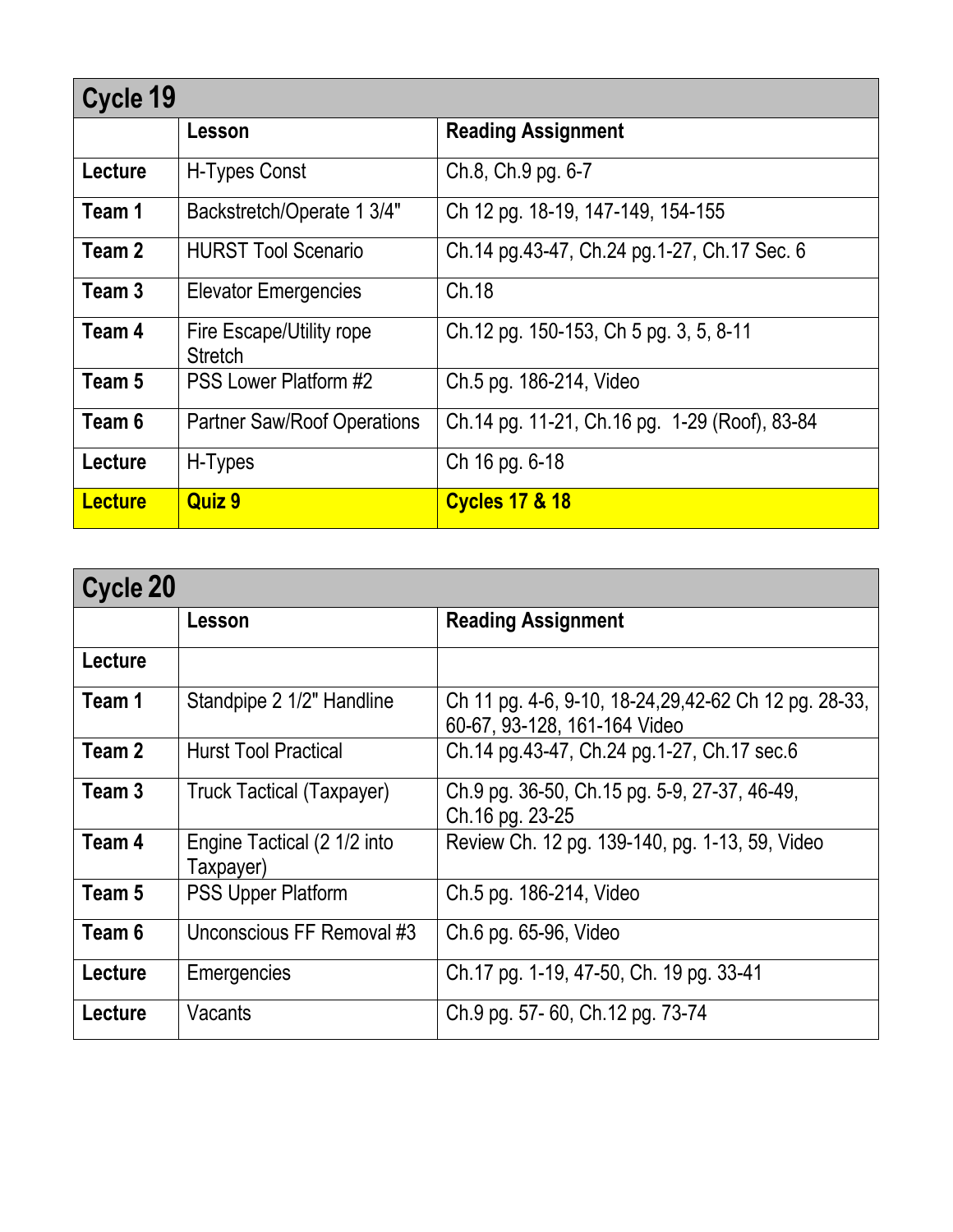| Cycle 21 |                                         |                                           |
|----------|-----------------------------------------|-------------------------------------------|
|          | Lesson                                  | <b>Reading Assignment</b>                 |
| Team 1   | <b>Engine Tactical</b>                  | Ch's. 10, 11 and 12                       |
| Team 2   | <b>Forcible Entry Evaluation</b>        | Review Ch.16 pg. 85-94, Video             |
| Team 3   | Portable Ladder up & up                 | Ch.15, pg. 5-9, 46-47, Video              |
| Team 4   | Akron New Yorker & Biltzfire<br>Monitor | Ch.11 pg. 25, 65-73, Video                |
| Team 5   | <b>KLSR</b>                             | Ch 5 pg. 35-63, 109-143, Video, Handout   |
| Team 6   | <b>Truck Tactical</b>                   | Ch 9 pg. 1-7, Ch.16 pg. 1-18,23-25,53-124 |
| Lecture  | Salvage                                 | Ch 16, 119-124                            |
|          | <b>Quiz #10</b>                         | <b>Cycles 19 &amp; 20</b>                 |

| Cycle 22 |                                           |                                                |
|----------|-------------------------------------------|------------------------------------------------|
|          | Lesson                                    | <b>Reading Assignment</b>                      |
| Team 1   | <b>Engine Tactical-Mixed</b><br>Occupancy | Ch's. 10, 11 and 12                            |
| Team 2   | Search #4                                 | Ch.16 pg. 95-117, Handout (search tips), Video |
| Team 3   | <b>Portable Extinguishers</b>             | Ch.2, Ch.21                                    |
| Team 4   | 1st/2nd Due Engine-Taxpayer               | Review Ch.12 pg. 139-140, pg. 1-13, 59, Video  |
| Team 5   | <b>Rope Review/KLSR</b>                   | Review Handout & Ch.5, Video, 35-63, 109-143   |
| Team 6   | 1st/2nd Due Ladder-Taxpayer               | Ch.16 pg.23-25, 53-124, Ch.9 pg.36-50          |
| Lecture  | BISP#3                                    | Ch 25                                          |
| Lecture  | <b>Study Hall</b>                         |                                                |
| Lecture  | Self-Rescue                               | Ch 6 pg. 39-43, Ch7 pg. 3-20, 33-40            |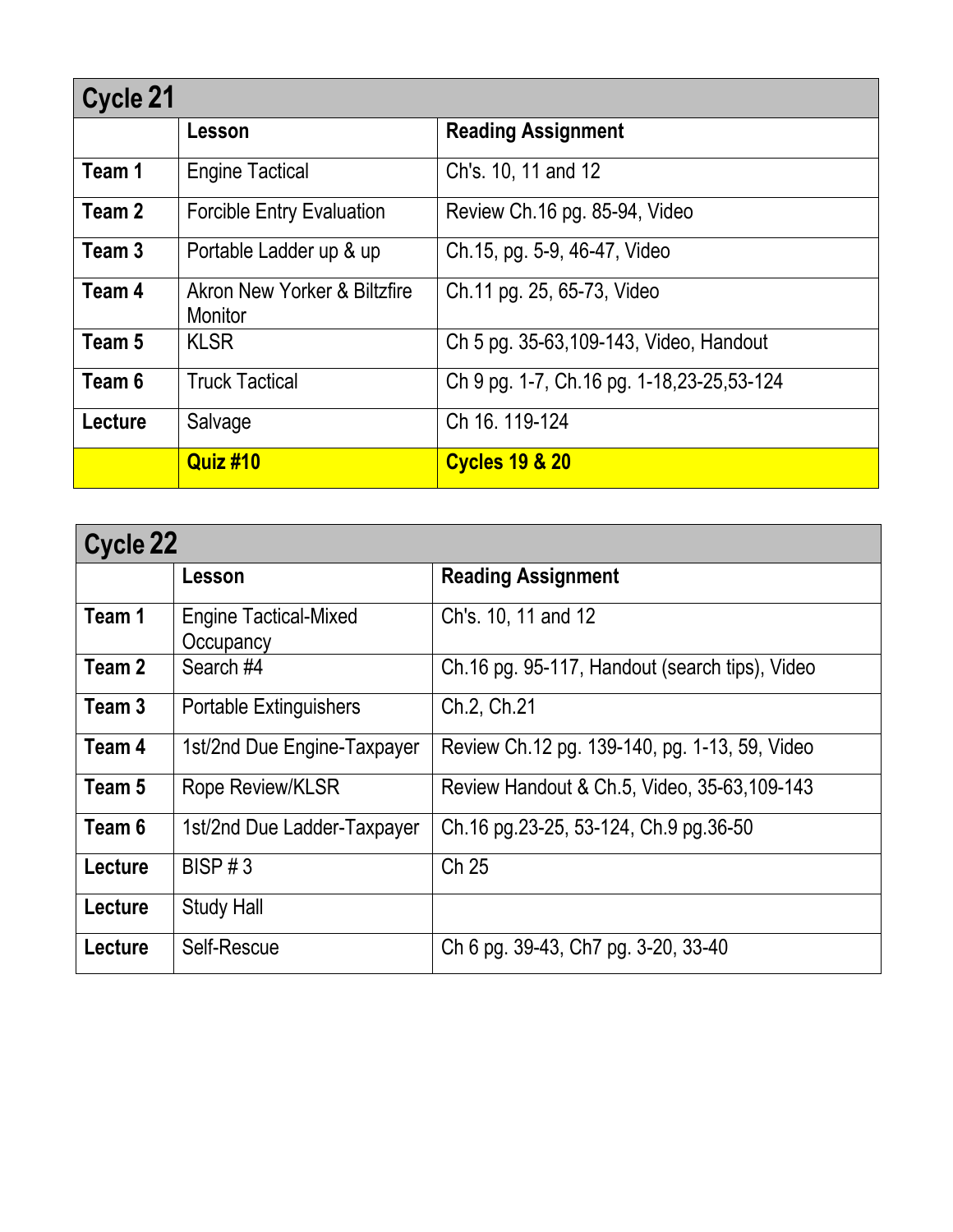| Cycle 23 |                                    |                                         |
|----------|------------------------------------|-----------------------------------------|
|          | Lesson                             | <b>Reading Assignment</b>               |
| Team 1   | Engine Co response 1 3/4<br>Retest | Ch's. 10, 11 and 12                     |
| Team 2   | <b>Truck Tactical Tenements</b>    | Ch.16 pg. 1-18, 53-124 Ch.9 pg. 1-3     |
| Team 3   | Subway Extrication #1              | Ch.7 pg. 14-16, Ch.17 pg. 20-46 (sec.7) |
| Team 4   | <b>Engine Tactical/ Tenements</b>  | Ch.12 pg. 131-132,147-149               |
| Team 5   | <b>Practical Eval #3</b>           | Review Handout & Ch.5, Video            |
| Team 6   | <b>Mask Confidence Evaluation</b>  | Ch.6, Ch.7 pg. 1-12                     |
| Lecture  | <b>Study Hall</b>                  |                                         |
|          | Quiz 11                            |                                         |

| Cycle 24  |                             |                                                |
|-----------|-----------------------------|------------------------------------------------|
|           | Lesson                      | <b>Reading Assignment</b>                      |
| Platoon-2 | <b>Water Safety</b>         | Ch.24 pg. 29-66                                |
| Team 1    | Short stretch/Burst Length  | Ch 13                                          |
| Team 2    | Search#5                    | Ch.16 pg. 95-117, Handout (search tips), Video |
| Team 3    | Flashover (PPT)             | Review Ch. 2, Ch 14 p 51-59                    |
| Team 4    | <b>Gas Emergencies</b>      | Chp17 13-17                                    |
| Team 5    | Search Rope                 | Ch.5 pg. 64-68, Handout p. 6                   |
| Team 6    | <b>Team Mask Confidence</b> | Ch.6, Ch.7 pg. 1-12                            |
| Lecture   | BISP <sub>#4</sub>          |                                                |
| Lecture   | <b>Water Rescue</b>         | Ch.24 pg. 29-66                                |